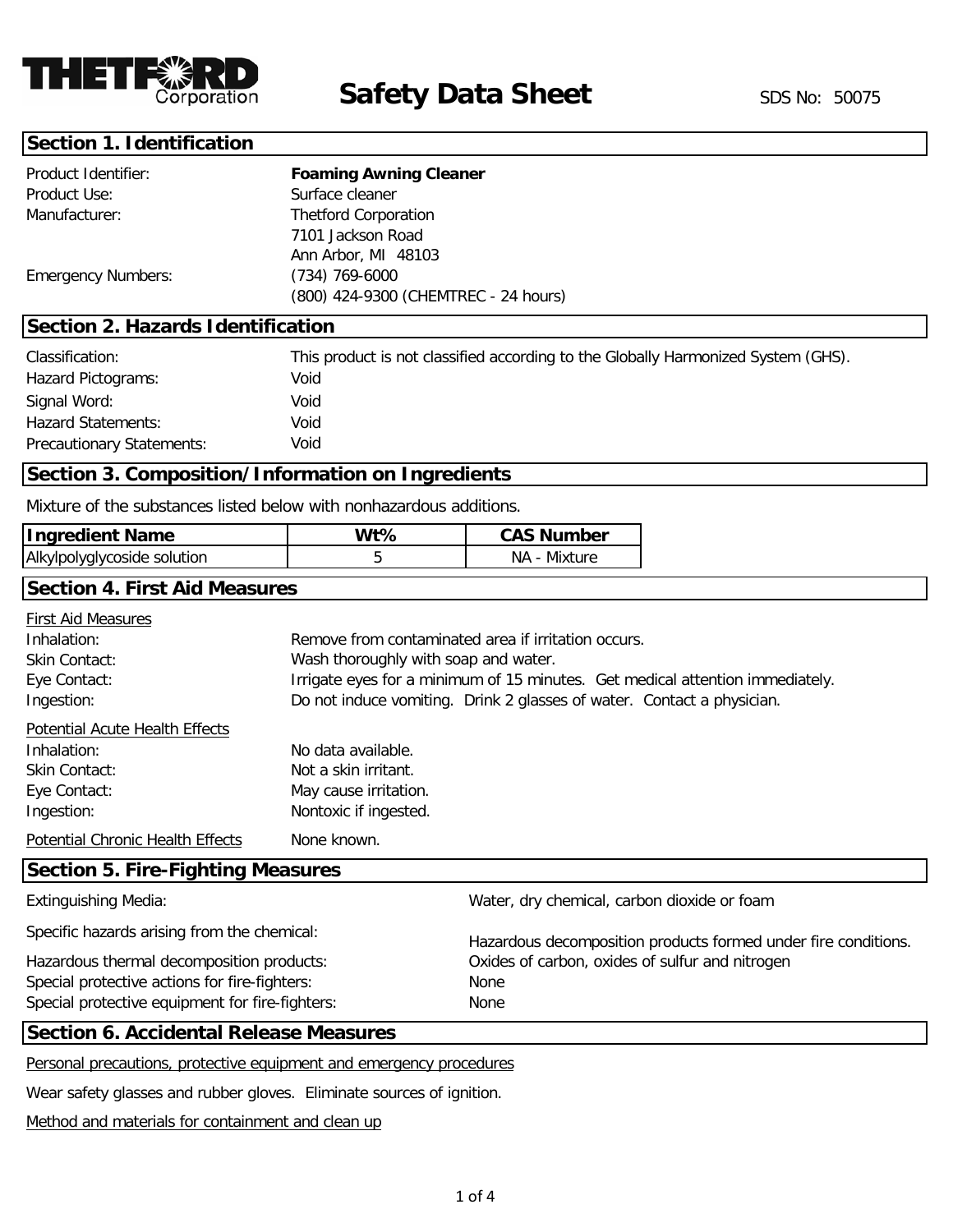Clean up small spills with water. Soak up larger spills with absorbent material. Place used absorbent in closed containers for disposal. Mop the area with plenty of cold, clean water. Dispose of in accordance with federal, state, and local regulations.

| Section 7. Handling and Storage                        |                                                                                                                                                                            |  |  |
|--------------------------------------------------------|----------------------------------------------------------------------------------------------------------------------------------------------------------------------------|--|--|
| Precautions for safe handling:                         | Keep away from heat and sources of ignition. Avoid contact with eyes and skin. Wash<br>thoroughly after handling. Spilled material may be slippery.                        |  |  |
| Conditions for safe storage:                           | Store below 100°F (38°C). Do not freeze.                                                                                                                                   |  |  |
| <b>Section 8. Exposure Control/Personal Protection</b> |                                                                                                                                                                            |  |  |
| <b>Occupational Exposure Limits</b>                    | Contains no substances with occupational exposure limit values.                                                                                                            |  |  |
| <b>Appropriate Engineering Controls</b>                | Maintain adequate ventilation.                                                                                                                                             |  |  |
| <b>Personal Protection</b>                             |                                                                                                                                                                            |  |  |
| <b>Respiratory Protection:</b>                         | Not required for properly ventilated areas                                                                                                                                 |  |  |
| <b>Skin Protection:</b>                                | Rubber gloves                                                                                                                                                              |  |  |
| Eye/Face Protection:                                   | Safety glasses or goggles                                                                                                                                                  |  |  |
| <b>Hygiene Measures:</b>                               | Wash hands thoroughly after handling especially before eating, drinking and smoking. Wash<br>contaminated clothing before reuse. Have eyewash and safety shower available. |  |  |

|                                      | <b>Section 9. Physical and Chemical Properties</b> |                                                            |                    |
|--------------------------------------|----------------------------------------------------|------------------------------------------------------------|--------------------|
| <b>Physical State:</b>               | Liquid                                             | Upper/Lower Explosive Limits:                              | Not applicable     |
| Color:                               | Colorless                                          | Vapor Pressure:                                            | Not available      |
| Odor:                                | Detergent                                          | Vapor Density:                                             | Not available      |
| Odor Threshold:                      | Not available                                      | Specific Gravity:                                          | 1.016              |
| pH:                                  | $10.5 - 11.5$                                      | <b>Bulk Density:</b>                                       | Not applicable     |
| Melting Point:                       | Not applicable                                     | Solubility:                                                | Completely soluble |
| <b>Freezing Point:</b>               | $32^{\circ}$ F (0°C)                               | Partition coefficient<br>n-octanol/water:<br>Not available |                    |
| <b>Boiling Point:</b>                | 210°F (99°C)                                       |                                                            |                    |
| Flash Point (RTCC):                  | >200°F (>93°C)                                     | Auto-ignition Temperature:                                 | Not available      |
| <b>Evaporation Rate:</b>             | Not available                                      | Decomposition Temperature:                                 | Not available      |
| Flammability:                        | Not applicable                                     | Viscosity:                                                 | None, like water   |
| Section 10. Stability and Reactivity |                                                    |                                                            |                    |

| Reactivity:                              | No information available                                |
|------------------------------------------|---------------------------------------------------------|
| <b>Chemical Stability:</b>               | Stable under recommended storage conditions             |
| Possibility of Hazardous Reactions:      | No information available                                |
| Conditions to Avoid:                     | Storage below 32°F or above 100°F for extended periods. |
| Incompatible Materials:                  | Strong acids, bases and oxidizing agents                |
| <b>Hazardous Decomposition Products:</b> | Oxides of carbon, nitrogen and oxides of sulfur         |

# **Section 11. Toxicological Information**

Information on the likely routes of exposure: Dermal contact. Eye contact. Ingestion.

Potential Acute Health Effects

Inhalation: Not an inhalation hazard.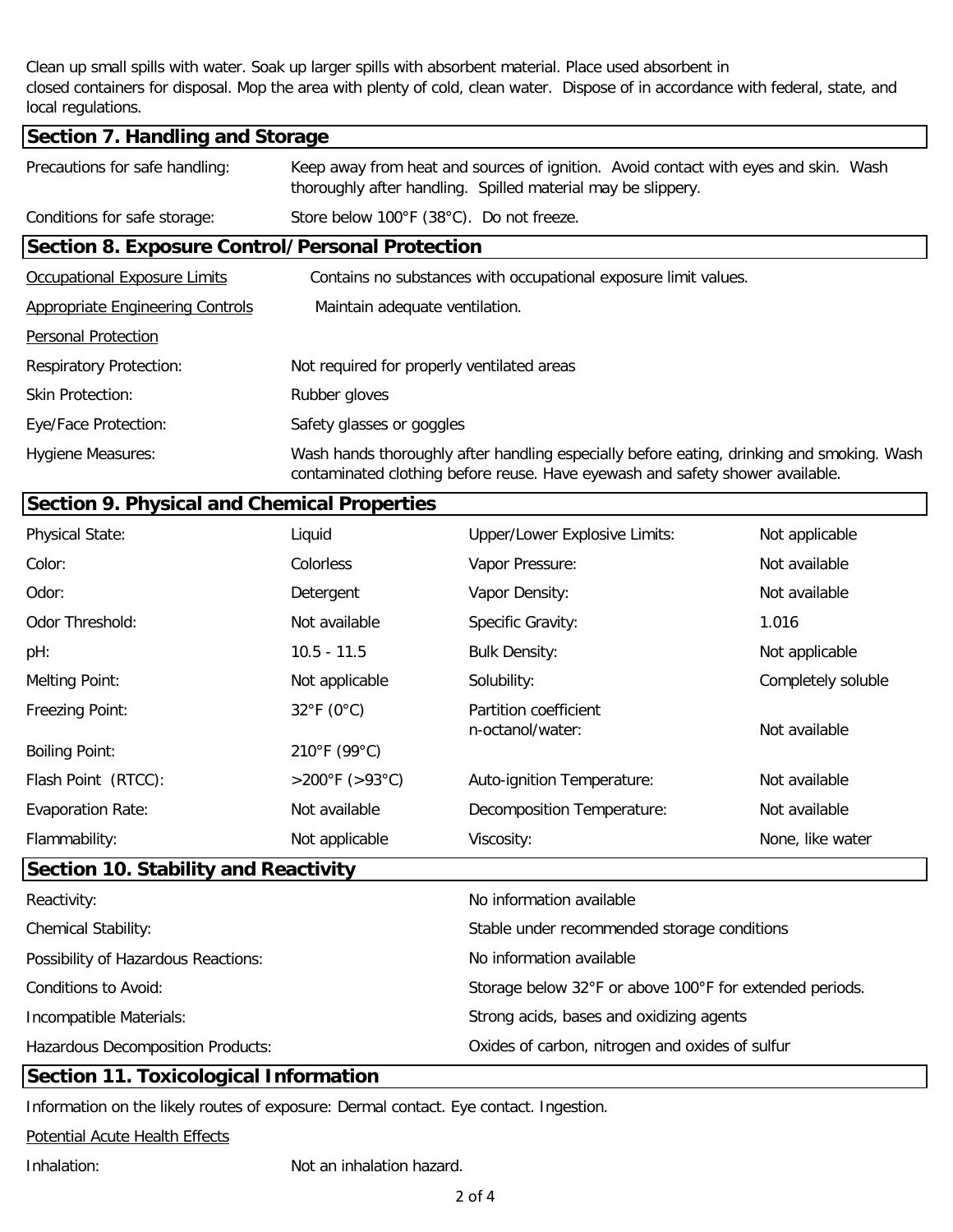| Skin Contact:<br>Eye Contact:<br>Ingestion:                                  | Not a skin irritant.<br>May cause eye irritation.<br>Nontoxic if ingested.                                                |                                                                    |  |
|------------------------------------------------------------------------------|---------------------------------------------------------------------------------------------------------------------------|--------------------------------------------------------------------|--|
| Symptoms Related to the Physical, Chemical and Toxicological Characteristics |                                                                                                                           |                                                                    |  |
| Inhalation:<br>Skin Contact:<br>Eye Contact:<br>Ingestion:                   | Not available.<br>May cause itchiness if left on skin.<br>Possible irritation with burning and tearing.<br>Not available. |                                                                    |  |
| Potential Chronic Health Effects                                             |                                                                                                                           |                                                                    |  |
| <b>Short Term Exposure</b><br>Potential immediate effects:                   | Not available                                                                                                             |                                                                    |  |
| Long Term Exposure                                                           |                                                                                                                           |                                                                    |  |
| Potential delayed effects:                                                   | Not available                                                                                                             |                                                                    |  |
| General:                                                                     | Not available                                                                                                             |                                                                    |  |
| Carcinogenicity:                                                             |                                                                                                                           | Ingredients not listed by ACGIH, IARC, NIOSH, NTP OR OSHA.         |  |
| Mutagenicity:                                                                | No known significant effects or critical hazards.                                                                         |                                                                    |  |
| Teratogenicity:                                                              | No known significant effects or critical hazards.                                                                         |                                                                    |  |
| Developmental Effects:                                                       | No known significant effects or critical hazards.                                                                         |                                                                    |  |
| <b>Fertility Effects:</b>                                                    | No known significant effects or critical hazards.                                                                         |                                                                    |  |
| Information on Toxicological Effects<br><b>Acute Toxicity</b><br>Components: | Eye contact may be irritating.                                                                                            |                                                                    |  |
| Alkylpolyglycoside Solution                                                  | LD50 Oral<br>$> 5,000$ mg/kg (rat)<br>LD50 Dermal<br>$>5,000$ mg/kg (rabbit)                                              |                                                                    |  |
| Respiratory or skin sensitization                                            |                                                                                                                           |                                                                    |  |
| Respiratory sensitization                                                    | No known significant effects or critical hazards.                                                                         |                                                                    |  |
| Skin sensitization                                                           | No known significant effects or critical hazards.                                                                         |                                                                    |  |
| Carcinogenicity:                                                             | Not recognized as carcinogenic by Research Agencies (IARC, NTP, OSHA, ACGIH).                                             |                                                                    |  |
| Mutagenicity:                                                                | No data available to indicate product or any components present at greater than 0.1% are<br>mutagenic or genotoxic.       |                                                                    |  |
| Reproductive Toxicity:                                                       | No data available to indicate product or any components present at greater than 0.1%<br>present reproductive hazards.     |                                                                    |  |
| Specific target organ toxicity -<br>single exposure:                         | No known significant effects or critical hazards.                                                                         |                                                                    |  |
| <b>Aspiration hazard</b>                                                     | Not an aspiration hazard                                                                                                  |                                                                    |  |
| Acute toxicity estimates (ATE)                                               |                                                                                                                           |                                                                    |  |
| Route                                                                        | ATE value                                                                                                                 |                                                                    |  |
| Oral                                                                         | >69,000 mg/kg                                                                                                             |                                                                    |  |
| <b>Section 12. Ecological Information</b>                                    |                                                                                                                           |                                                                    |  |
| Toxicity                                                                     | Not toxic to aquatic organisms.                                                                                           |                                                                    |  |
| Components                                                                   | <b>EC50</b>                                                                                                               |                                                                    |  |
| Alkylpolyglycoside Solution                                                  | EC50 Daphnia magna                                                                                                        | 10 - 100 mg/l 72 h (Desmodesmus subspicatus)<br>10 - 100 mg/l 48 h |  |

>10 - 100 mg/l

LC50 Fish